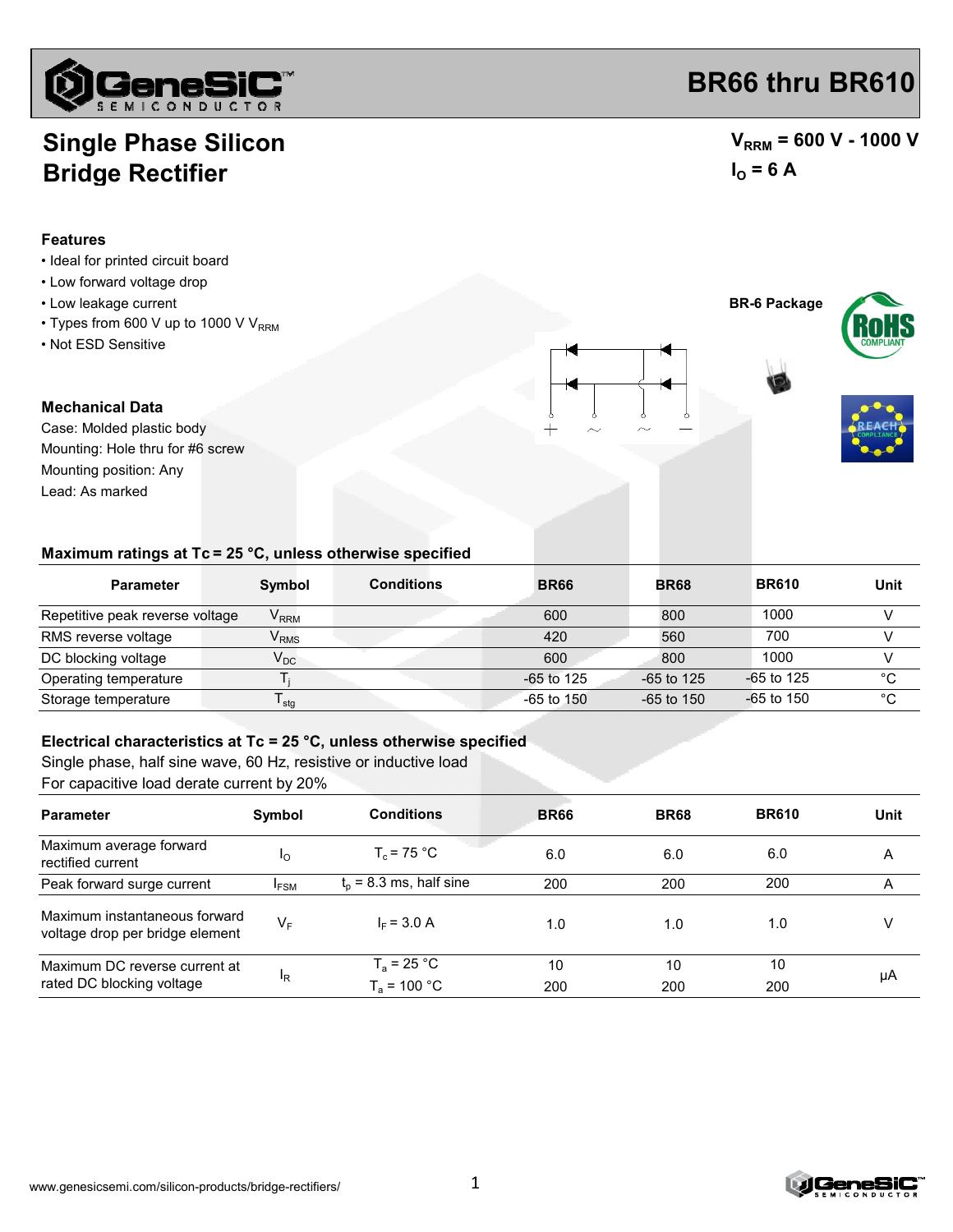

# BR66 thru BR610





FIG.2-MAXIMUM NON-REPETITIVE FORWARD SURGE CURRENT

FIG.3 TYPICAL FORWARD CHARACTERISTICS





FIG 4 TYPICAL REVERSE CHARACTERISTICS